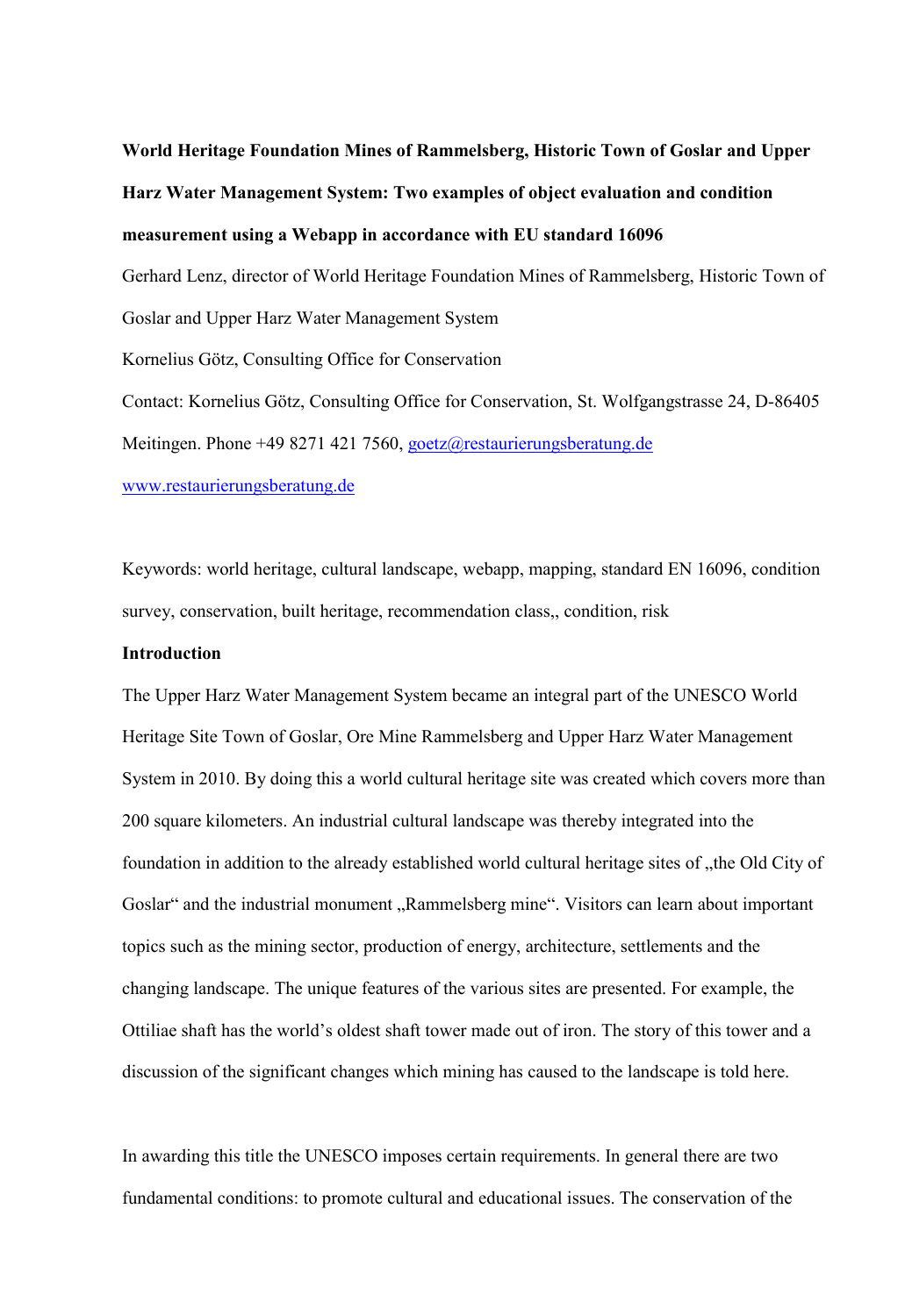historical structures and the transfer of knowledge to future generations follow consequently from that.

The goal of the project of object evaluation and condition measurement was to plan and execute a sustainable conservation strategy as a basis for future work. To achieve this it was necessary to develop a digital documentation system allowing detailed condition surveys for each building or other object. The Consulting Office for Conservation was assigned to develop this documentation system, put it into practice in a way which can be used as a model for similar projects.

The project was realized in five subsequent steps:

#### **1. Collecting information in digital form from various sources.**

There were various sources of data. For example there were a great variety of objects which had to be recorded as a photo or video at the Ottiliae mine shaft: the shaft tower, machines, furniture, the contents of a cellar, a one man bunker and ruins. In addition there were plans and historical photographs.

### **2. Creating an exemplary digital system for documentation of architecture and nonarchitecture objects, which can be used for any object and any location.**

An existing web application program at the Consulting Office was modified and extended for the demands of this project. This system can

- manage groups of sites with a variety of different characteristics.
- register as many buildings as desired with no limit to the number of rooms they have.
- document objects and their conservation.
- create a timeline to tell the history of the site.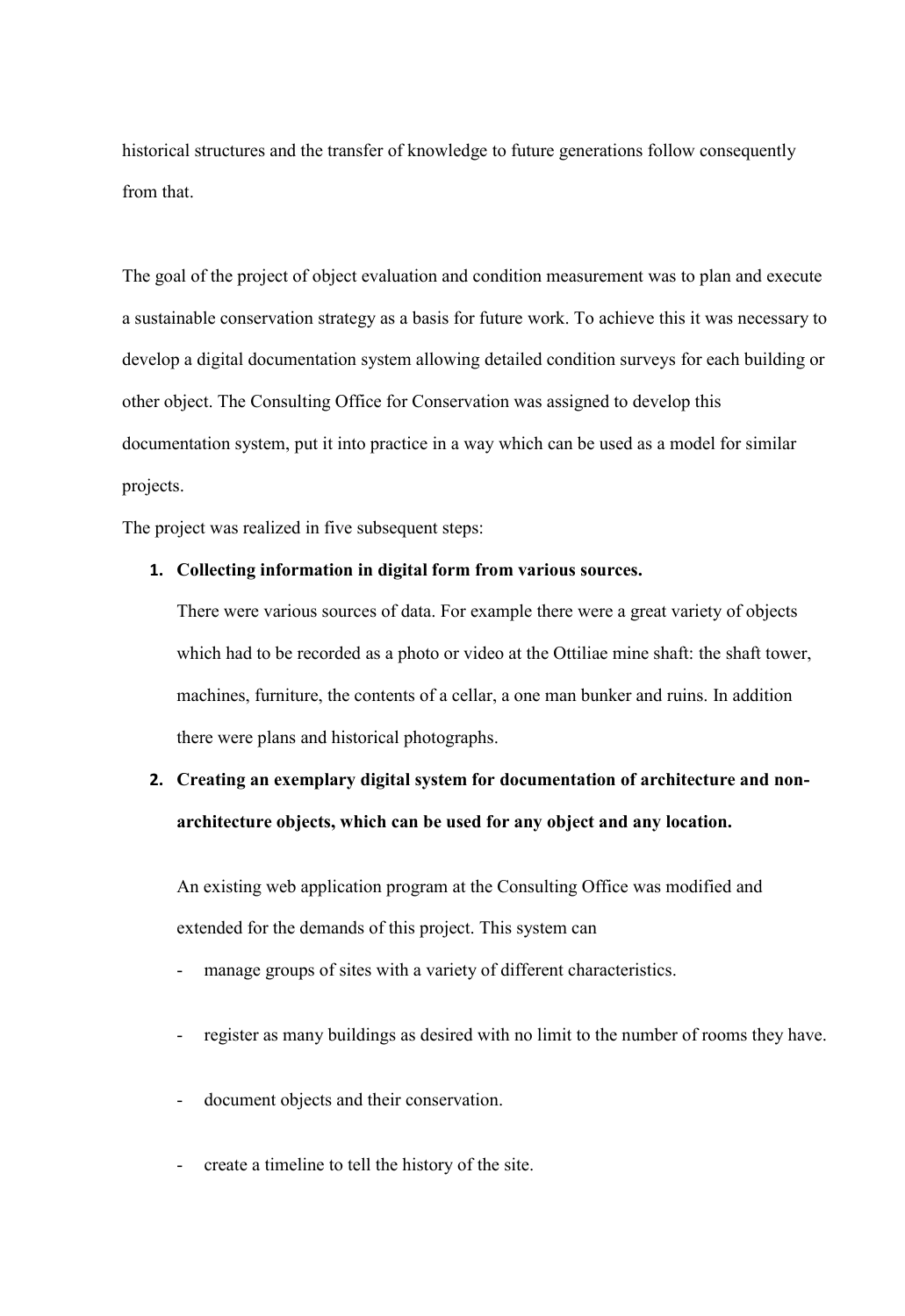present all the sites in an overview map and give a variety of information through the use of overlay transparencies.

## **3. Carrying out a condition survey according to EU standard EN 16096:2012 "Conservation of cultural property – Condition survey and report of built cultural heritage"**

The standard EN16096:2012 was used because its scope matched the goals of the project. The scope of this European Standard is:

- to identify maintenance measures;
- to define procurement needs and the requirement for detailed specification;
- to provide a unified method of obtaining comparative data when carrying out a condition survey for a group of buildings or a region.

Using EN 16096:2012 results in an overall recommendation grading: An overall recommendation class for the built cultural heritage as a whole is specified based on the risk assessment and recommended measures for all the components. The overall recommendation class is specified by evaluating each component, its condition and risk. For this purpose tables for "condition", "risk" and "recommendation" were integrated into the system as a pull down menu.

### **4. Putting the system into practice in an exemplary way: Evaluation of the urgency of conservation at Ottiliae-Schacht and Knesebeck Schacht**

Detailed information was gathered on the two locations to demonstrate the functionality of the system: each location was divided in separate schedules, including a condition